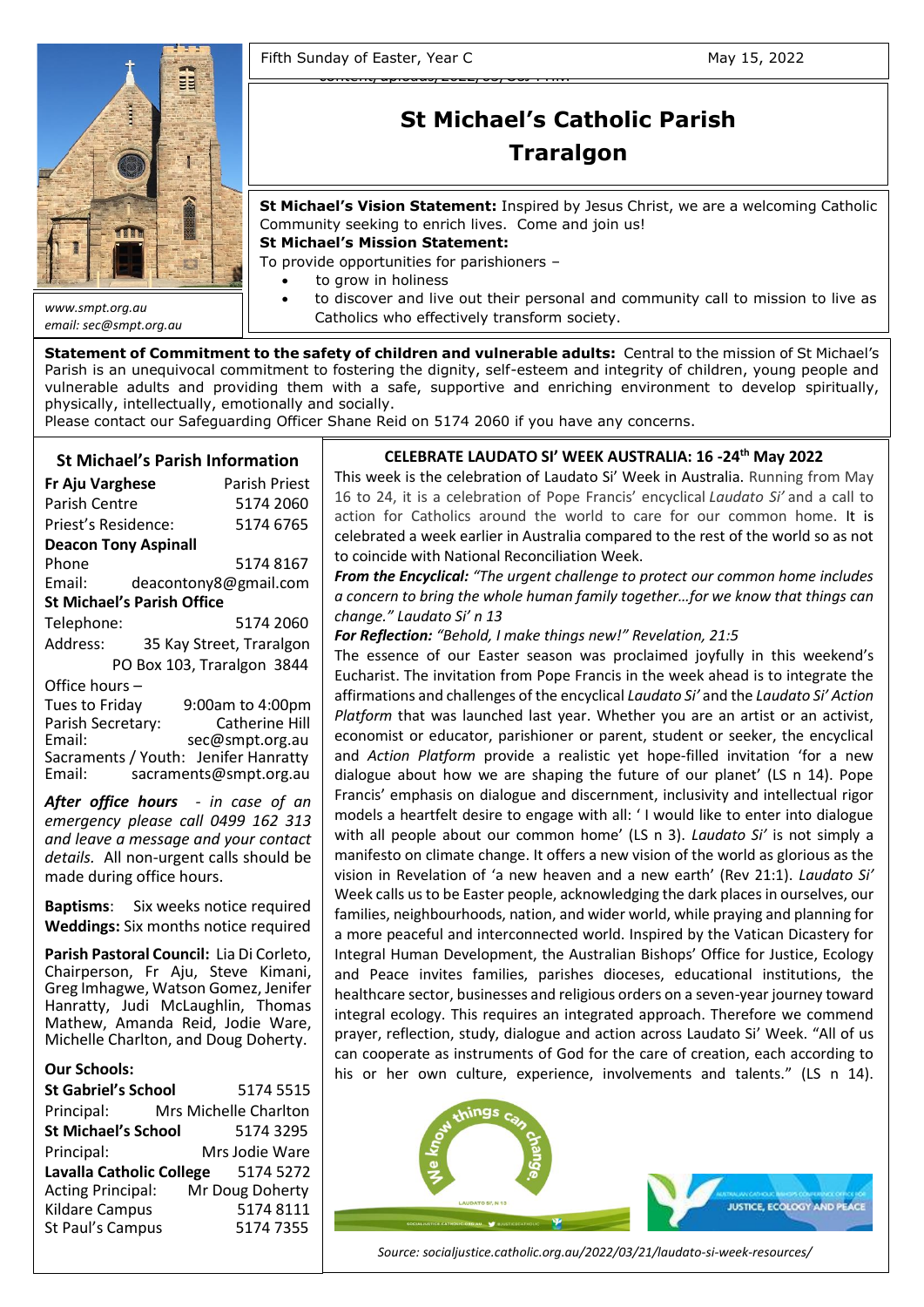| <b>Sunday Mass Times</b>  |                                                             |  |  |  |
|---------------------------|-------------------------------------------------------------|--|--|--|
| Saturday                  | 5:00pm Mass                                                 |  |  |  |
| Sunday                    | 9:30am & 5:00pm Mass                                        |  |  |  |
| <b>Weekday Mass Times</b> |                                                             |  |  |  |
| Tuesday May 17            | 9:30am Mass                                                 |  |  |  |
| Wednesday May<br>18       | 11:00am Reconciliation<br>11:00am Adoration<br>12:00pm Mass |  |  |  |
| Thursday May 19           | 9:30am Mass- St Gabriel's PS*                               |  |  |  |
| Friday May 20             | 9:30am Mass                                                 |  |  |  |

*\*All parishioners are warmly invited to join in our Thursday morning mass at St Gabriel's Primary School at 9:30am*

**REQUIEM MASS** for **Kevin Fitzsimon** will be celebrated on **Monday May 23 at 11:30am** at St Michael's Traralgon.

Our deepest sympathy to Nola and the

Fitzsimon family for their recent loss. We will remember Kevin for his dedication and passion for his family, his



community and his parish, particularly the music ministry. Parishioners are invited to join his family and friends as we celebrate his life together next Monday.

**PLEASE PRAY FOR**: those who have died recently including Kevin Fitzsimon, Edith Tarabec and Geoff Chapman and those whose anniversaries occur at this time including Amanda and Simon O'Brien, Dot Mulquiney, Felix Sejdak, Debbie Fowles, Conceiacao Maria de Nascimento and Kaye Nailer

*Lord, let your perpetual light shine upon them. May they rest in peace. Amen.*

**WE PRAY FOR THOSE WHO ARE SICK:** including Peter Dal Pra, Ann-Maree Daly, Gary Donchi, Bill Edgar, Bernadette Formaran, Fr Frank Freeman, Marj Gilbert, Carolyn Gleeson, Jacqui Granville, Barbara Greaves, Ellen Hammond, Jenny Hansch, Robert Hazelman, Imogen Hillier, Joyce Martin, Ivy



May, Deborah McKerchar, Ben Melenhorst, Maree Morris, Henry Polo, Joan Riggall, Theresa Rosello, Kath Ryan, Jerry Templer, Damiano Tripodi, Julie Vaz, Brian Vivian, Celie Smith, Sharon Veleff, George Walkan, Roy Ward, Kelly Maher, Victoria Rohli, Trish Sweeney and Father John Speekman, James Whitty and Tony Tactor, and all those we hold dear in our hearts.





**PARISH MORNING TEA:** The CWL will be hosting a morning tea in the Mary MacKillop School Hall after mass this **Sunday May 15** at 10:30am, to raise funds for Caritas. All are welcome, entry is by donation which gives you a chance to win a lucky door prize. All funds raised on the day will go to the Caritas Australia Ukraine Appeal. It is a wonderful chance to catch up with other parishioners while supporting a really worthy cause. Come along after Mass on Sunday and bring some cash on the day for other fundraising activities.

| THIS WEEK'S EVENTS:  |                                    |  |  |  |
|----------------------|------------------------------------|--|--|--|
| Saturday May 14      |                                    |  |  |  |
| 9:00am               | Our Lady of Compassion,            |  |  |  |
|                      | St Brigid's Cowarr                 |  |  |  |
| <b>Sunday May 15</b> |                                    |  |  |  |
| 10:30am              | Parish Morning Tea, hosted by CWL, |  |  |  |
|                      | Mary MacKillop School Hall         |  |  |  |
| Tuesday May 17       |                                    |  |  |  |
| 6:00 <sub>pm</sub>   | Parish Pastoral Council,           |  |  |  |
|                      | Parish Centre                      |  |  |  |
| Thursday May 19      |                                    |  |  |  |
| 9:30am               | Parish Mass,                       |  |  |  |
|                      | St Gabriel's Primary School        |  |  |  |
| 10:30am              | Charismatic Prayer Group,          |  |  |  |
|                      | St Michael's Church                |  |  |  |

**BAPTISMS:** The next Baptism Preparation Meeting will be held on **Tuesday June 07 at 7:00pm** in the Church. Please contact the Parish Office on 5174 2060 if you are interested in attending.



**CONFIRMATION NEWS:** Confirmation will be celebrated on Friday June  $3^{rd}$ . If you were unable to attend the parent information night or are yet to hand in your child's enrolment forms, please contact the parish office as soon as possible. Next weekend will be the commitment mass for our confirmation candidates.

#### **PENTECOST SUNDAY:**

On Sunday June 05, we will celebrate Pentecost with a multi-cultural Mass, followed by a multi-cultural celebration in the Mary MacKillop Hall. It is a wonderful opportunity to



celebrate the rich diversity of our parish by sharing our heritage and cultures. Pop the date in your calendar, more information will be available soon.

# **St Michael's Parish Traralgon**

# A Time To RENEW And REBUILD **Planned Giving Program 2022**

Thank you for all of your support over the past few weeks as we renew and rebuild our parish through our new Planned Giving Program. We really appreciate all those who have continued their financial support and those who are taking part in the program for the first time. We look forward to rebuilding our parish groups and ministries together and will hold training sessions in the coming weeks to organize our new rosters, and provide further information where required. Also, a big thank you to our finance team and planned giving committee for all their time and effort to put the program together.

It is not too late to join our Planned Giving Program, you can contact the parish office for more information, leave your pledge card in the collection bowls at Mass this weekend, or directly to the parish office.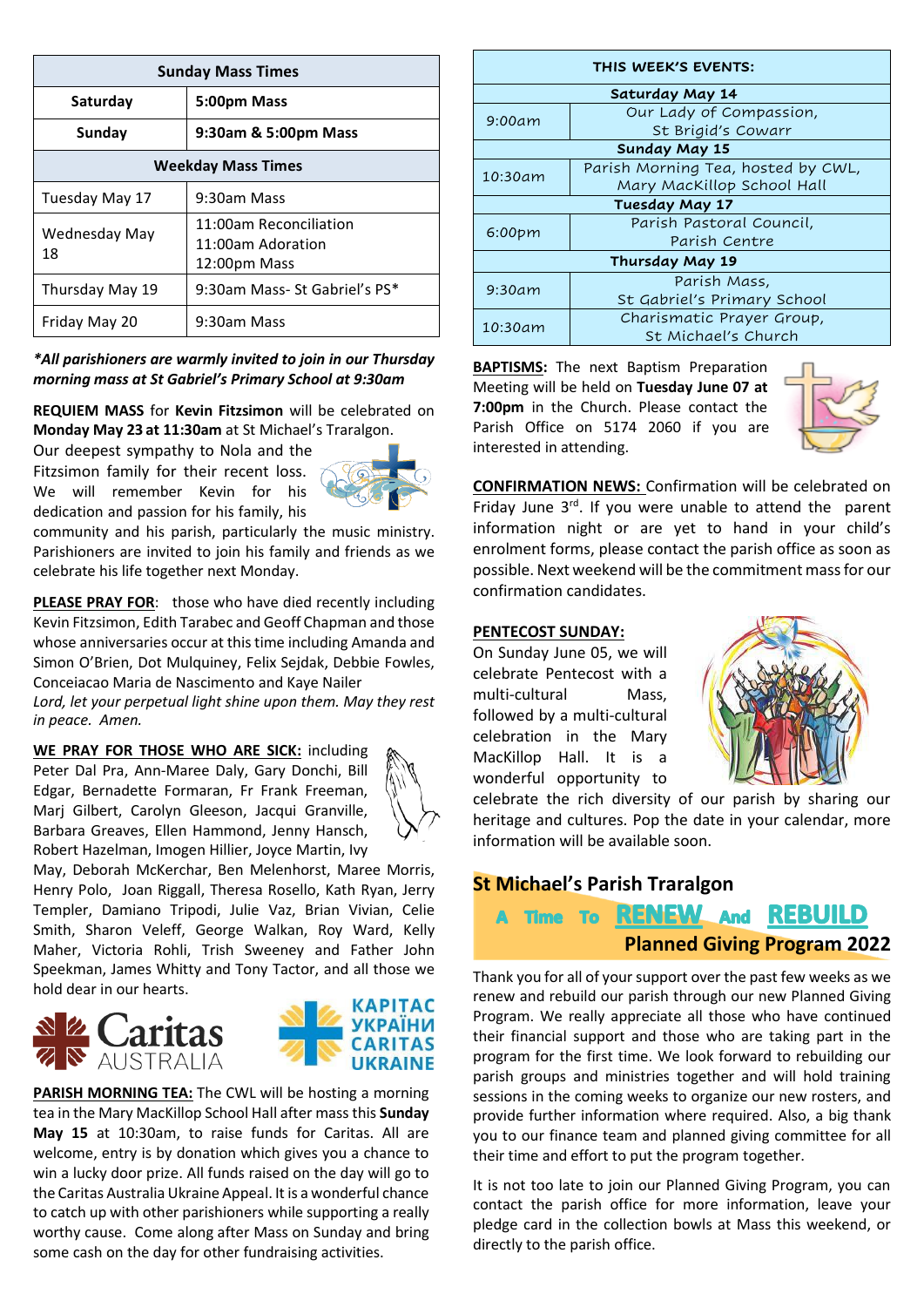

#### **TRINITY FAMILIES APPEAL 2022:**

Trinity Families is the charitable arm of the Catholic Diocese of Sale and provides funding through grants to other charities working to provide services and programs for families within the boundaries of the Diocese. Since its inception (originally named Bishop's Family Foundation), Trinity Families has provided over \$2,000,000 in community grants. For the past two

years this Annual Appeal has been on hold due to the impact of COVID but Trinity Families has continued to provide money and support to those in need. Your donation to the Trinity Families 2022 Appeal will assist with the ongoing support given by Trinity Families throughout the Diocese of Sale. Please give generously and pray for those who are providing the programs and services in our communities.

All donations of \$2 or more are tax deductible.

#### **DOMESTIC VIOLENCE PREVENTION MONTH:**

**Light on Domestic and Family Violence Workshops:** Sr Nicole Rotaru is running a series of workshops throughout the Diocese to deepen our understanding of "the issues and the role that we play in responding to domestic and family violence. The three main things are being informed, equipped and courageous." Workshops are open to everyone in the Diocese.

May 2022 dates and booking details are:

**Heart Region - Sale:** Friday May 27, 10am to 1pm.

St Mary's Sale gathering space.

Bookings: Margaret Shirreffs, [shirreffsmargaret70@gmail.com](mailto:shirreffsmargaret70@gmail.com)

**For help or advice, please call [SAFESTEPS](https://www.safesteps.org.au/) 1800 015 188 or [RESPECT](https://www.respectvictoria.vic.gov.au/) 1800 737 732. In an emergency call 000.**



# **VOLUNTEERS NEEDED: TRARALGON SOUP VAN:** A number

of new positions have become available for volunteers who can provide food and friendship to the

homeless community in Traralgon as part of our soup van program. The primary aim of our soup van program is to offer food, social connection, and referral pathways out of homelessness and poverty, to people experiencing, or at risk of, homelessness and disadvantage.

If you are interested please email soupvans@svdp-vic.org.au

#### **POSITION AVAILABLE- DIOCESE OF SALE:**

**Diocesan Facilities Co-ordinator (Part Time 4 Days per f/n)**

The Bishop of Sale is seeking to appoint a Facilities Coordinator on a part time basis of 4 days per fortnight (0.4 FTE) to assist Parishes in the management of Parish Church facilities. The Facilities Coordinator has responsibility for working with Parishes to ensure the maintenance of Church buildings and other Parish facilities, ensure compliance with essential safety, have a process to identify hazards, and compliance with Occupation Health and Safety in the maintenance of Church properties. Ideally the successful candidate would have experience in the building industry, engineering, or project management.

**Applications:** A Position Description, Application Form, and other relevant information is available. Please email [dos@sale.catholic.org.au](mailto:dos@sale.catholic.org.au) to receive this pack.

**LAUDATO SI' WEEK:** Global events held in-person, online, or a combination of the two will be hosted each day. The events will cover Catholic teaching on biodiversity, responding to the cry of the poor, divestment, education, and eco-spirituality. Australian events include a free online screening of the movie **Regenerating Australia** hosted by Caritas EarthCare. Tuesday May 17, 2022. 6.00pm to 8.00pm. BOOKINGS essential. <https://www.trybooking.com/events/landing?eid=896473&>

On Wednesday May 25, Judith Keller hosts **Breathing In, Breathing Out,** 1 hour and 10 minutes of prayer and contemplation. Starts at **7.30AM**. Please register before Sunday May 22 a[t kellsull@ozemail.com.au.](mailto:kellsull@ozemail.com.au)

For the full list of global events and information head to <https://laudatosiweek.org/allevents/>

**GOOD SHEPHERD SUNDAY:** Last Sunday we gave thanks to our priests, deacons and seminarians as we celebrated Good Shepherd Sunday. Thank you to our parishioners who supported our leaving collection last weekend. We raised \$530 which will be given to the Diocesan Bursary Fund for the education of students for the priesthood.

#### **STEWARDSHIP MATTERS:**

*"I give you a new commandment: love one another. As I have loved you, so you also should love one another." (John 13:34)*

It is easy to love someone when they love you back. But it takes strength and courage to love someone when we feel unappreciated, used or feel our opinion doesn't matter. It takes courage to "love my neighbour" when he may be someone I don't like, someone I don't know or someone that doesn't look like me.

| Rosters for May 21 & 22, 2022 |                         | 6 <sup>th</sup> Sunday of Easter, Year C |                                   |                                 |                          |
|-------------------------------|-------------------------|------------------------------------------|-----------------------------------|---------------------------------|--------------------------|
|                               |                         | Lector                                   | Commentator                       | Usher/Welcomer                  | <b>Musicians</b>         |
| <b>Saturday May 21</b>        | 5:00 <sub>pm</sub>      | R Webber                                 | D Smith                           | A Ryan                          |                          |
| <b>Sunday May 22</b>          | 9:30am                  | S & S Reid                               | C McCabe                          | J & P Dal Pra                   | <b>Charismatic Choir</b> |
| <b>Sunday May 22</b>          | 5:00 <sub>pm</sub>      | E Harte                                  | S Darby                           | M Noone                         | Diamente Family          |
|                               | <i>Click's</i> Kitchen: |                                          | 19 <sup>th</sup> May Hemming Team | 26 <sup>th</sup> May Burns Team |                          |